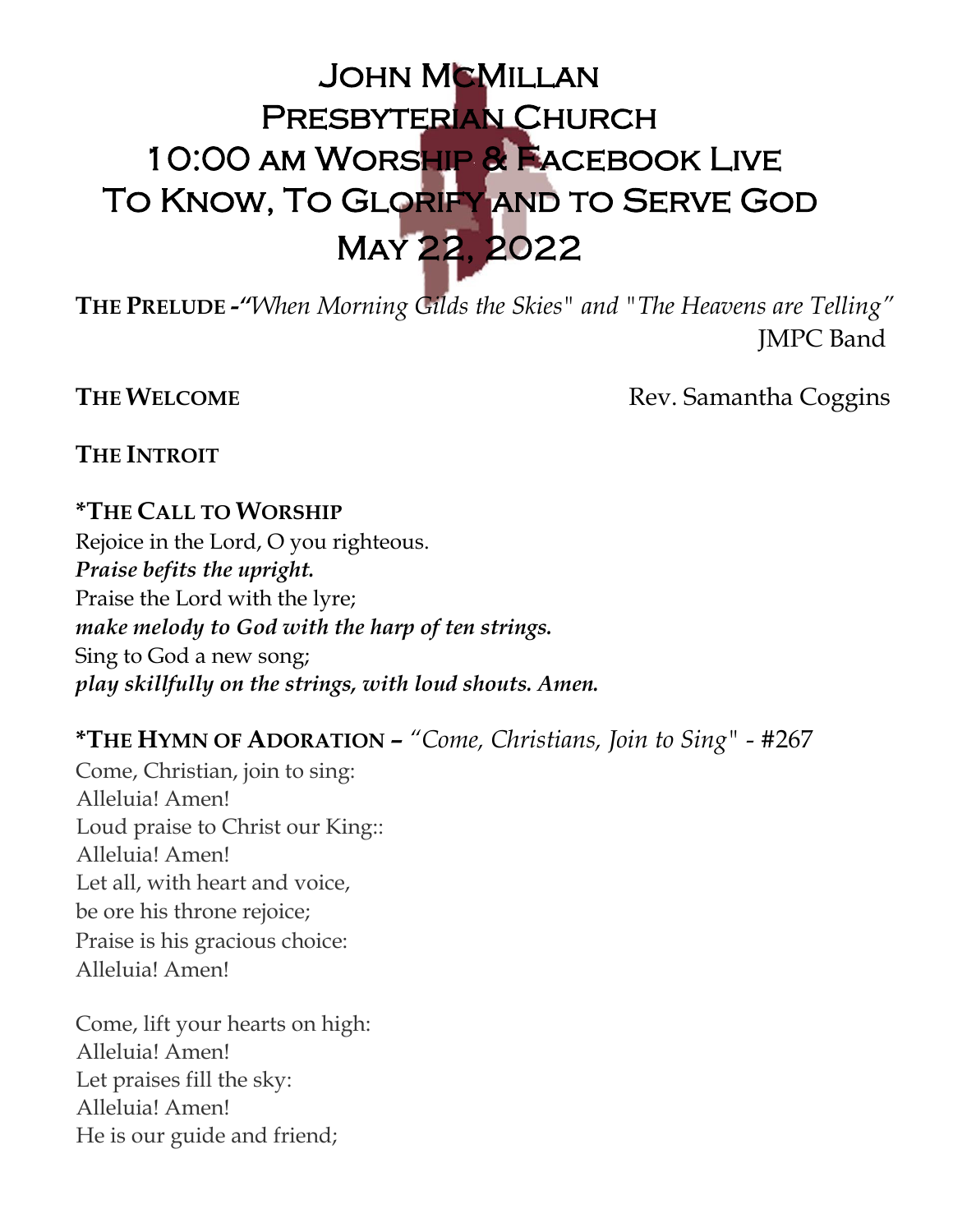to us he'll condescend; his love shall never end: Alleluia! Amen!

Praise yet our Christ again: Alleluia! Amen! Life shall not end the strain: Alleluia! Amen! On heaven's blissful shore his goodness we'll adore, singing forevermore: Alleluia! Amen!

# **THE CALL TO CONFESSION** *(please be seated)*

# **THE PRAYER OF CONFESSION**

Merciful God, we confess that we have sinned against you in thought, word, and deed, by what we have done, and by what we have left undone. We have not loved you with our whole heart and soul and mind and strength.

We have not loved our neighbors as ourselves. In your mercy, forgive what we have been, help us amend what we are, and direct what we become, so that we may delight in your will and walk in your ways, to the glory of your holy name.

# **THE SILENT CONFESSION**

# **THE ASSURANCE OF FORGIVENESS**

Hear the good news: in Jesus Christ, we are forgiven. *Alleluia! Amen.*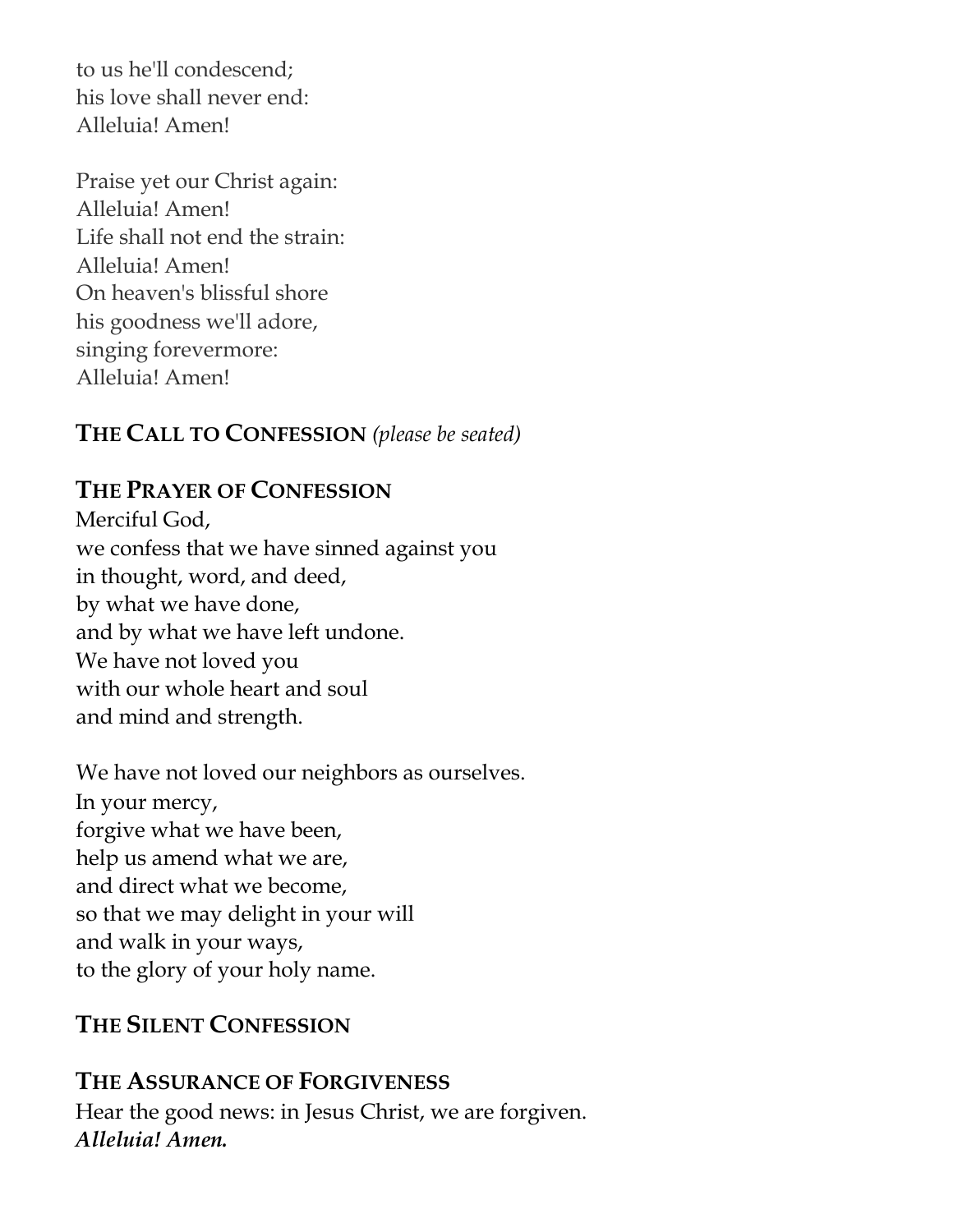# **\*THE GLORIA PATRI #581**

Glory be to the Father, and to the Son, and to the Holy Ghost; as it was in the beginning, is now, and ever shall be, world without end. Amen, Amen.

# **THE PRAYERS OF THE PEOPLE AND LORD'S PRAYER** *(please be seated)*

Our Father, who art in heaven, hallowed be thy name. Thy kingdom come, thy will be done, on earth as it is in heaven. Give us this day our daily bread; and forgive us our debts, as we forgive our debtors; and lead us not into temptation, but deliver us from evil. For thine is the kingdom, and the power and the glory, forever. Amen.

# **THE ANTHEM** – *"Thank You For the Song" - by Joseph M. Martin*

Thank You for the song, the music that You bring. Thank you for the anthem You taught our hearts to sing. In our joy and sorrow Your voice is ever strong. O Savior, we adore You and thank You for the song. Thank You for the song, the gifts of note and voice. Thank you for the message that makes the heart rejoice. Your lullaby at midnight, Your symphony at dawn, Creator, we adore You and thank You for the song. With hymns of adoration and anthems filled with praise, we offer our thanksgiving and celebrate Your grace. With joyful alleluias we lift to You our song. With voices You created we give you praise and bless Your name as one. Yes, I'll sing the wondrous story of the Christ who died for me. Sing it with the saints in glory, sing for all eternity. Alleluia! Alleluia! Alleluia!

# **THE SCRIPTURE AND MESSAGE Rev. Jeff Tindall**

Psalm 149: 1-6 & 150: 1-6 The Power of Music

#### **\*THE HYMN OF REFLECTION***–"All the Music Sung and Played Here"* (sung to the tune of "Come Thou Fount) All the music sung and played here is a gift, O God, from you. For as long as we have prayed here, we've been blessed by music, too. By your Spirit, each musician finds new depths of faith to share.

Music is a gift you've given and becomes our thankful prayer.

All creation sings your glory; in the Psalms are pain and praise. Mary sang your saving story in her long, expectant days. Through the years, with great emotion, some have reached to you in song. May we sing with such devotion; music helps your church grow strong!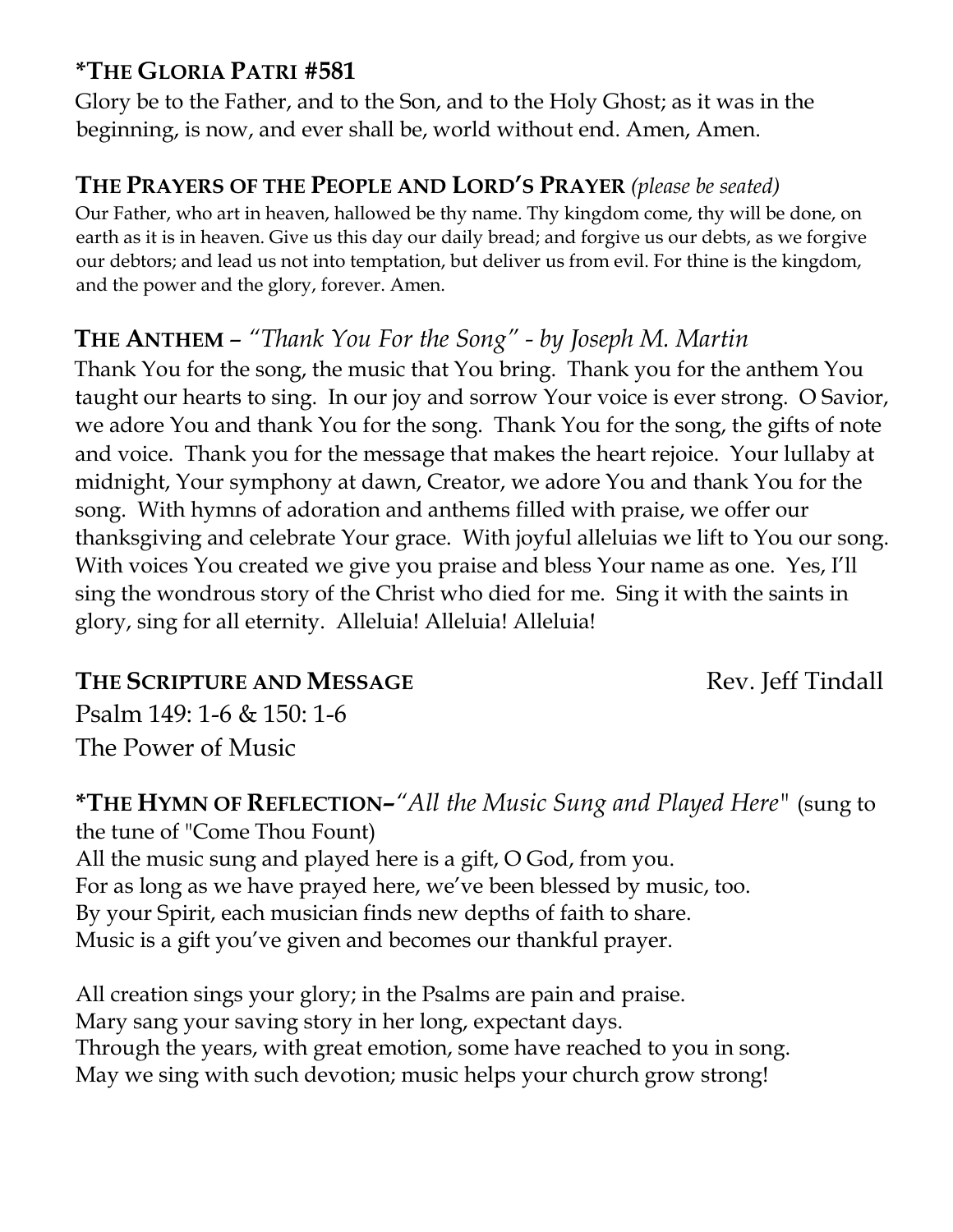You give hymns and songs for singing, toes for tapping your good news, Organ sounding, hand bells ringing, faithful hearers in the pews. With the trumpet and the cymbal, with guitar and violin, Faith is found here and rekindled; hearts are lifted, once again.

Bless the talents we are bringing, for we offer you our best. If our gifts are not in singing, may our joyful noise be blest. If our world is ever silent, may we sign to you above. Touched by grace, may each one present offer back your song of love.

# **\*THE AFFIRMATION OF FAITH**

I believe in God the Father Almighty, maker of heaven & earth, and in Jesus Christ, God's only Son, our Lord, who was conceived by the Holy Ghost, born of the virgin Mary, suffered under Pontius Pilate, was crucified, dead and buried. He descended into hell. On the third day he rose again from the dead, and ascended into heaven, and is seated at the right hand of God the Father Almighty. From thence he shall come to judge the quick and the dead. I believe in the Holy Ghost, the holy catholic church, the communion of saints, the forgiveness of sins, the resurrection of the body, and the life everlasting. Amen.

#### **THE INVITATION TO OFFERING** *(please be seated)*

**THE OFFERTORY –** *"Water Music"* Celebration Ringers

#### **\*THE DOXOLOGY** #609

Praise God from whom all blessings flow. Praise God, all creatures high and low. Alleluia, alleluia! Praise God in Jesus fully known: Creator, Word, and Spirit one. Alleluia, alleluia! Alleluia, alleluia, alleluia!

# **\*THE PRAYER OF DEDICATION**

# **\*THE HYMN OF DISCIPLESHIP -** *"God is Calling Through the Whisper" -* #410

God is calling through the whisper of the Spirit's deepest sighs, through the thrill of sudden beauties that can catch us by surprise.